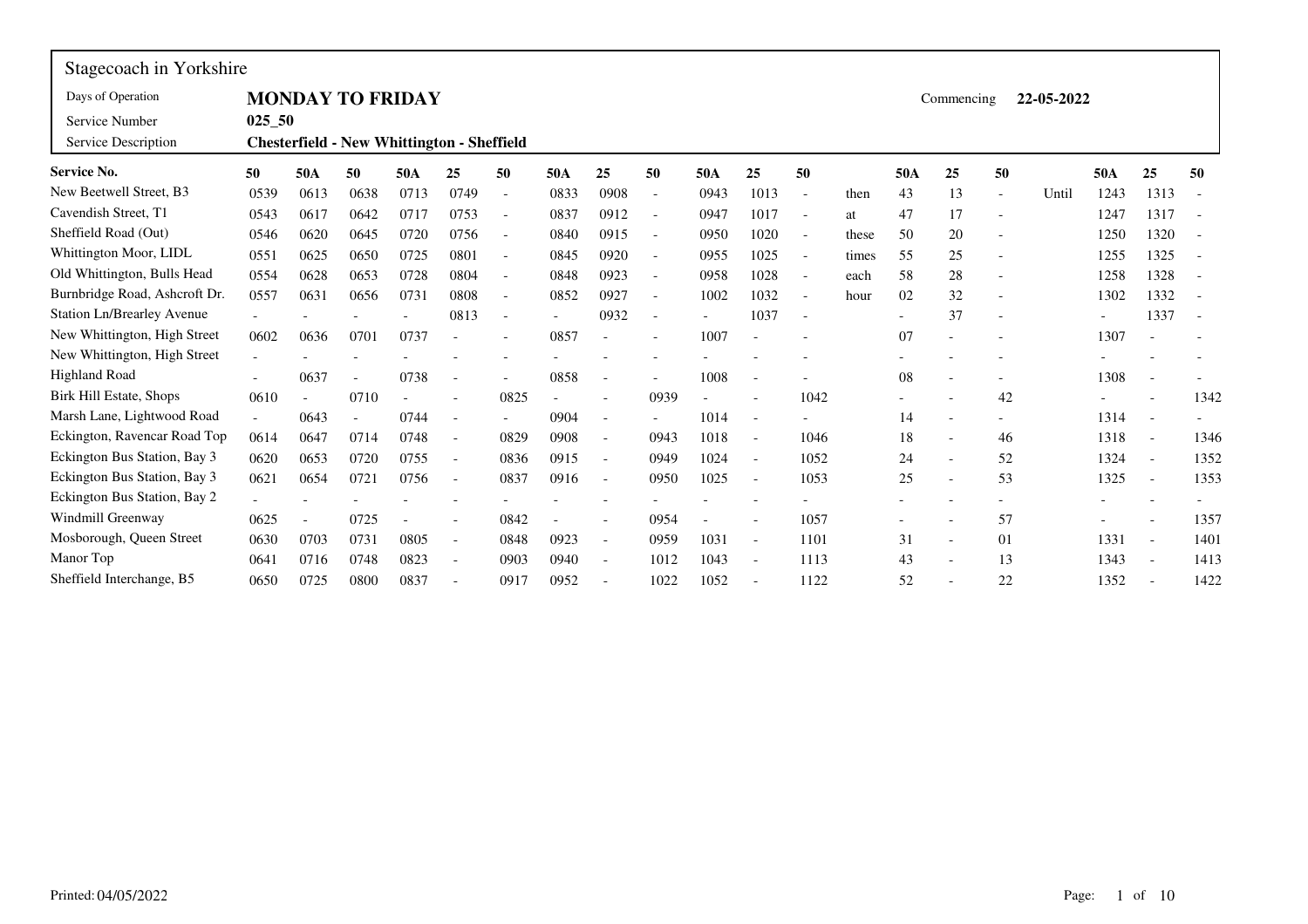| Stagecoach in Yorkshire           |        |                          |                          |                                                   |                          |                              |      |                          |                          |      |                          |                   |      |      |            |      |                          |
|-----------------------------------|--------|--------------------------|--------------------------|---------------------------------------------------|--------------------------|------------------------------|------|--------------------------|--------------------------|------|--------------------------|-------------------|------|------|------------|------|--------------------------|
| Days of Operation                 |        |                          |                          | <b>MONDAY TO FRIDAY</b>                           |                          |                              |      |                          |                          |      |                          |                   |      |      | Commencing |      | 22-05-2022               |
| Service Number                    | 025 50 |                          |                          |                                                   |                          |                              |      |                          |                          |      |                          |                   |      |      |            |      |                          |
| Service Description               |        |                          |                          | <b>Chesterfield - New Whittington - Sheffield</b> |                          |                              |      |                          |                          |      |                          |                   |      |      |            |      |                          |
| <b>Service No.</b>                | 50A    | 25                       | 50                       | 50A                                               | 25                       | 50                           | 50A  | 25                       | 50                       | 50A  | 25                       | 50A               | 50   | 50   | 50         | 50   | 50                       |
| New Beetwell Street, B3           | 1343   | 1413                     | $\sim$                   | 1443                                              | 1513                     | $\overline{\phantom{a}}$     | 1546 | 1619                     | $\sim$                   | 1655 | 1725                     | 1756              | 1828 | 1928 | 2028       | 2128 |                          |
| Cavendish Street, T1              | 1347   | 1417                     | $\overline{\phantom{a}}$ | 1447                                              | 1517                     | $\overline{a}$               | 1550 | 1623                     | $\overline{\phantom{a}}$ | 1659 | 1729                     | 1800              | 1831 | 1931 | 2031       | 2131 | 2301                     |
| Sheffield Road (Out)              | 1350   | 1420                     | $\overline{\phantom{a}}$ | 1450                                              | 1520                     | $\overline{\phantom{a}}$     | 1553 | 1626                     | $\overline{\phantom{a}}$ | 1702 | 1732                     | 1803              | 1834 | 1934 | 2034       | 2134 | 2304                     |
| Whittington Moor, LIDL            | 1355   | 1425                     | $\overline{\phantom{a}}$ | 1456                                              | 1527                     | $\overline{a}$               | 1600 | 1633                     | $\sim$                   | 1709 | 1739                     | 1808              | 1839 | 1938 | 2038       | 2138 | 2308                     |
| Old Whittington, Bulls Head       | 1358   | 1428                     | $\overline{\phantom{a}}$ | 1459                                              | 1531                     | $\qquad \qquad \blacksquare$ | 1604 | 1637                     | $\overline{\phantom{a}}$ | 1712 | 1742                     | 1811              | 1842 | 1941 | 2041       | 2141 | 2311                     |
| Burnbridge Road, Ashcroft Dr.     | 1402   | 1432                     | $\overline{a}$           | 1503                                              | 1535                     | $\overline{a}$               | 1608 | 1641                     | $\overline{a}$           | 1716 | 1746                     | 1815              | 1845 | 1944 | 2044       | 2144 | 2314                     |
| <b>Station Ln/Brearley Avenue</b> |        | 1437                     | $\overline{\phantom{a}}$ |                                                   | 1540                     | $\overline{\phantom{a}}$     |      | 1646                     | $\overline{\phantom{a}}$ |      | 1751                     |                   |      |      |            |      |                          |
| New Whittington, High Street      | 1407   |                          | $\overline{a}$           | 1508                                              |                          | ÷,                           | 1613 |                          | $\overline{a}$           | 1721 | $\overline{\phantom{a}}$ | 1820              | 1850 | 1949 | 2049       | 2149 | 2319                     |
| New Whittington, High Street      |        |                          |                          |                                                   |                          |                              |      |                          |                          |      | 1755                     |                   |      |      |            |      |                          |
| <b>Highland Road</b>              | 1408   |                          | $\overline{a}$           | 1509                                              |                          |                              | 1614 |                          |                          | 1722 |                          | 1821              |      |      |            |      |                          |
| Birk Hill Estate, Shops           |        |                          | 1442                     |                                                   |                          | 1548                         |      |                          | 1654                     |      |                          |                   | 1857 | 1956 | 2056       | 2156 | 2326                     |
| Marsh Lane, Lightwood Road        | 1414   |                          | $\overline{\phantom{a}}$ | 1515                                              | $\bar{a}$                | $\overline{\phantom{a}}$     | 1620 | $\sim$                   | $\overline{a}$           | 1728 | $\overline{\phantom{a}}$ | 1827              |      |      |            |      |                          |
| Eckington, Ravencar Road Top      | 1418   |                          | 1446                     | 1519                                              | $\blacksquare$           | 1552                         | 1625 | $\blacksquare$           | 1658                     | 1733 | $\overline{\phantom{a}}$ | 1831              |      |      |            |      |                          |
| Eckington Bus Station, Bay 3      | 1424   |                          | 1452                     | 1525                                              |                          | 1558                         | 1631 |                          | 1704                     | 1739 | $\sim$                   | 1837              | 1904 | 2003 | 2103       | 2203 | $\overline{\phantom{a}}$ |
| Eckington Bus Station, Bay 3      | 1425   |                          | 1453                     | 1526                                              | $\blacksquare$           | 1559                         | 1632 |                          | 1705                     | 1740 | $\overline{a}$           | 1838              | 1905 | 2004 | 2104       | 2204 |                          |
| Eckington Bus Station, Bay 2      |        |                          |                          |                                                   |                          |                              |      |                          |                          |      |                          |                   |      |      |            |      | 2331                     |
| Windmill Greenway                 |        |                          | 1458                     |                                                   |                          | 1604                         |      |                          | 1710                     |      |                          | $\qquad \qquad -$ | 1908 | 2007 | 2107       | 2207 |                          |
| Mosborough, Queen Street          | 1432   | $\overline{\phantom{a}}$ | 1502                     | 1533                                              | $\overline{\phantom{a}}$ | 1608                         | 1638 | $\overline{\phantom{a}}$ | 1714                     | 1747 | $\overline{\phantom{a}}$ | 1844              | 1912 | 2011 | 2111       | 2211 | $\overline{\phantom{a}}$ |
| Manor Top                         | 1444   |                          | 1514                     | 1547                                              | $\overline{\phantom{a}}$ | 1622                         | 1652 |                          | 1728                     | 1800 | $\overline{\phantom{a}}$ | 1856              | 1923 | 2022 | 2122       | 2222 |                          |
| Sheffield Interchange, B5         | 1453   |                          | 1524                     | 1557                                              |                          | 1632                         | 1702 |                          | 1738                     | 1810 |                          | 1905              | 1931 | 2030 | 2130       | 2230 |                          |

 $\blacksquare$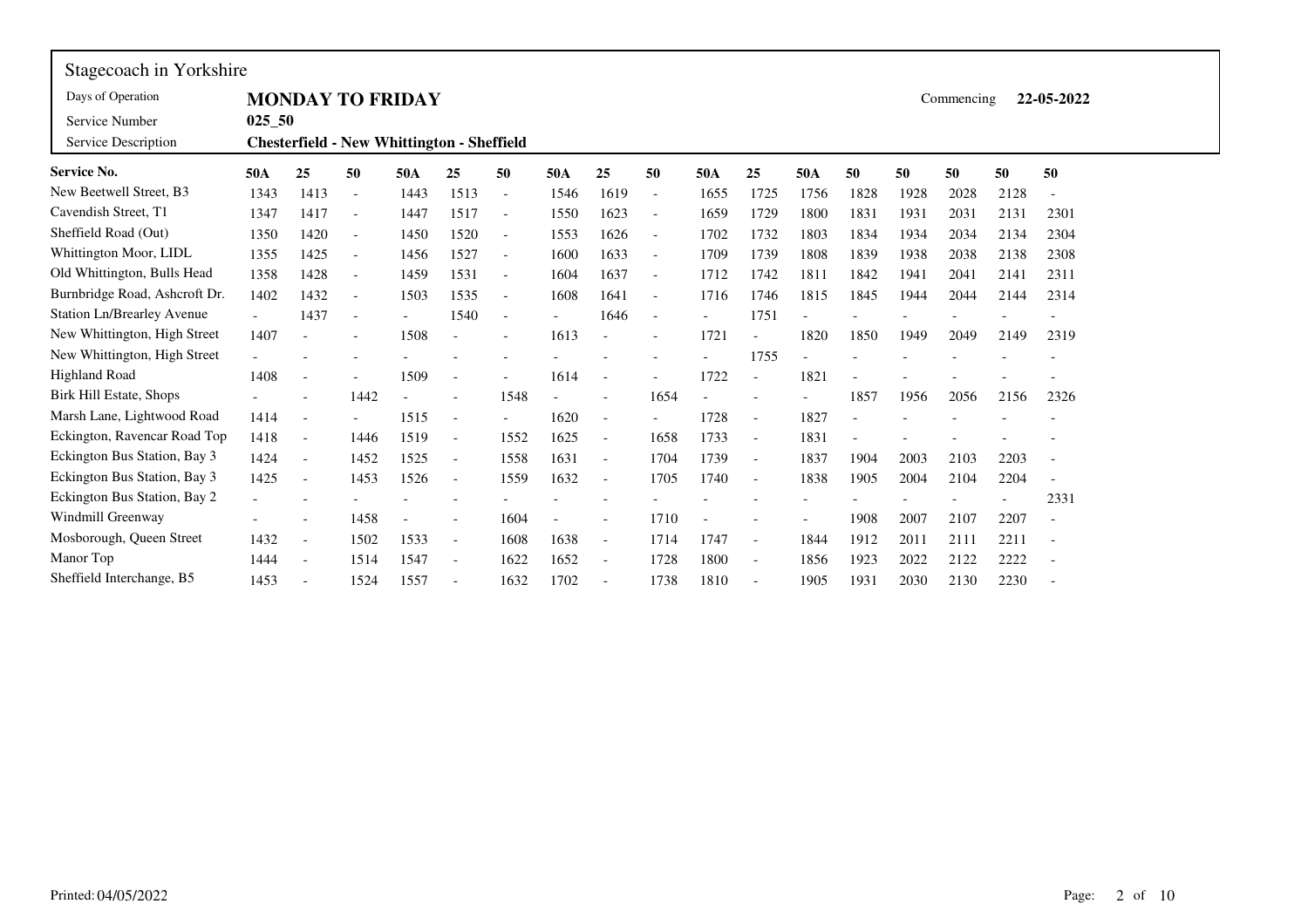| Stagecoach in Yorkshire               |                          |                                                   |                          |                              |      |                          |                          |                          |      |                          |                          |                |                          |                          |                          |       |                          |    |                          |       |
|---------------------------------------|--------------------------|---------------------------------------------------|--------------------------|------------------------------|------|--------------------------|--------------------------|--------------------------|------|--------------------------|--------------------------|----------------|--------------------------|--------------------------|--------------------------|-------|--------------------------|----|--------------------------|-------|
| Days of Operation                     |                          | <b>MONDAY TO FRIDAY</b>                           |                          |                              |      |                          |                          |                          |      |                          |                          |                |                          |                          | Commencing               |       | 22-05-2022               |    |                          |       |
| Service Number<br>Service Description | $025 - 50$               | <b>Chesterfield - New Whittington - Sheffield</b> |                          |                              |      |                          |                          |                          |      |                          |                          |                |                          |                          |                          |       |                          |    |                          |       |
| <b>Service No.</b>                    | 25A                      | 50A                                               | 25                       | 50A                          | 50A  | 25                       | 25                       | 50                       | 50A  | 50                       | 25                       | 50A            | 25                       | 50                       | 50A                      |       | 25                       | 50 | 50A                      |       |
| Sheffield Interchange, B5             |                          |                                                   |                          | $\overline{\phantom{a}}$     | 0656 | $\overline{\phantom{a}}$ | $\overline{\phantom{a}}$ | 0734                     | 0807 | 0848                     | $\overline{\phantom{a}}$ | 0928           | $\overline{\phantom{a}}$ | 0959                     | 1029                     | then  | $\overline{\phantom{a}}$ | 59 | 29                       | Until |
| Manor Top                             |                          |                                                   |                          |                              | 0707 |                          | $\overline{\phantom{0}}$ | 0747                     | 0819 | 0859                     |                          | 0939           |                          | 1009                     | 1039                     | at    |                          | 09 | 39                       |       |
| Mosborough, St Mark's Church          |                          |                                                   |                          |                              | 0717 |                          | $\overline{\phantom{a}}$ | 0800                     | 0831 | 0910                     |                          | 0950           | $\overline{\phantom{a}}$ | 1020                     | 1050                     | these | $\overline{\phantom{a}}$ | 20 | 50                       |       |
| Windmill Greenway                     |                          |                                                   |                          |                              |      |                          |                          | 0802                     |      | 0912                     |                          |                |                          | 1022                     | $\overline{\phantom{a}}$ | times | $\overline{\phantom{a}}$ | 22 | $\overline{\phantom{a}}$ |       |
| Eckington Bus Station, Bay 2          |                          | 0556                                              | $\overline{\phantom{a}}$ | 0703                         | 0724 |                          | $\overline{\phantom{a}}$ | 0810                     | 0839 | 0919                     | $\overline{\phantom{a}}$ | 0956           | $\overline{\phantom{a}}$ | 1028                     | 1056                     | each  | $\overline{\phantom{a}}$ | 28 | 56                       |       |
| Eckington Bus Station, Bay 2          |                          |                                                   |                          | $\qquad \qquad \blacksquare$ | 0725 |                          | $\overline{\phantom{a}}$ | 0811                     | 0840 | 0920                     |                          | 0957           | $\overline{\phantom{0}}$ | 1029                     | 1057                     | hour  | $\overline{\phantom{a}}$ | 29 | 57                       |       |
| Eckington, Ravencar Road Top          | $\overline{\phantom{a}}$ | 0600                                              | $\overline{\phantom{a}}$ | 0707                         | 0730 |                          | $\overline{\phantom{a}}$ | 0816                     | 0845 | 0925                     | $\overline{\phantom{a}}$ | 1001           | $\overline{\phantom{a}}$ | 1033                     | 1101                     |       | $\overline{\phantom{a}}$ | 33 | 01                       |       |
| Marsh Lane, Ridge Road                |                          | 0604                                              | $\overline{\phantom{a}}$ | 0712                         | 0735 |                          |                          |                          | 0850 |                          |                          | 1006           |                          | $\overline{\phantom{a}}$ | 1106                     |       |                          |    | 06                       |       |
| <b>Birk Hill Estate, Shops</b>        |                          |                                                   |                          |                              |      |                          |                          | 0821                     |      | 0930                     |                          |                |                          | 1038                     |                          |       |                          | 38 | $\overline{\phantom{a}}$ |       |
| <b>Highland Road</b>                  |                          | 0609                                              | L,                       | 0717                         | 0740 |                          |                          |                          | 0856 |                          |                          | 101            |                          |                          | 1111                     |       |                          |    | 11                       |       |
| <b>Station Ln/Brearley Avenue</b>     |                          |                                                   | 0642                     |                              |      | 0756                     | 0815                     | $\overline{a}$           |      |                          | 0938                     | $\overline{a}$ | 1040                     | $\overline{\phantom{a}}$ |                          |       | 40                       |    | $\overline{\phantom{0}}$ |       |
| New Whittington, High Street          | 0512                     | 0612                                              | 0646                     | 0720                         | 0745 | 0801                     | 0820                     | $\overline{\phantom{a}}$ | 0901 | $\overline{\phantom{a}}$ | 0942                     | 1014           | 1044                     | $\overline{\phantom{a}}$ | 1114                     |       | 44                       |    | 14                       |       |
| Burnbridge Road, Ashcroft Dr.         | 0515                     | 0615                                              | 0649                     | 0724                         | 0749 | 0805                     | 0824                     | $\overline{\phantom{a}}$ | 0905 | $\overline{\phantom{a}}$ | 0946                     | 1018           | 1048                     | $\overline{\phantom{a}}$ | 1118                     |       | 48                       |    | 18                       |       |
| Old Whittington, Bulls Head           | 0519                     | 0619                                              | 0653                     | 0728                         | 0754 | 0810                     | 0829                     | $\overline{\phantom{a}}$ | 0910 | $\overline{\phantom{a}}$ | 0951                     | 1022           | 1052                     | $\overline{\phantom{a}}$ | 1122                     |       | 52                       |    | 22                       |       |
| Whittington Moor, Duke Street         | 0522                     | 0622                                              | 0656                     | 0732                         | 0759 | 0815                     | 0834                     | $\overline{\phantom{a}}$ | 0914 | $\overline{\phantom{a}}$ | 0955                     | 1025           | 1055                     | $\overline{\phantom{a}}$ | 1125                     |       | 55                       |    | 25                       |       |
| Sheffield Road (In)                   | 0526                     | 0626                                              | 0700                     | 0736                         | 0804 | 0820                     | 0839                     | $\overline{\phantom{a}}$ | 0919 | $\blacksquare$           | 0959                     | 1029           | 1059                     | $\overline{\phantom{a}}$ | 1129                     |       | 59                       |    | 29                       |       |
| Cavendish Street, U2                  |                          |                                                   |                          |                              |      |                          |                          |                          |      |                          |                          |                |                          |                          |                          |       |                          |    | $\overline{\phantom{a}}$ |       |
| New Beetwell Street                   | 0533                     | 0633                                              | 0708                     | 0744                         | 0812 | 0828                     | 0847                     |                          | 0927 |                          | 1007                     | 1037           | 1107                     |                          | 1137                     |       | 07                       |    | 37                       |       |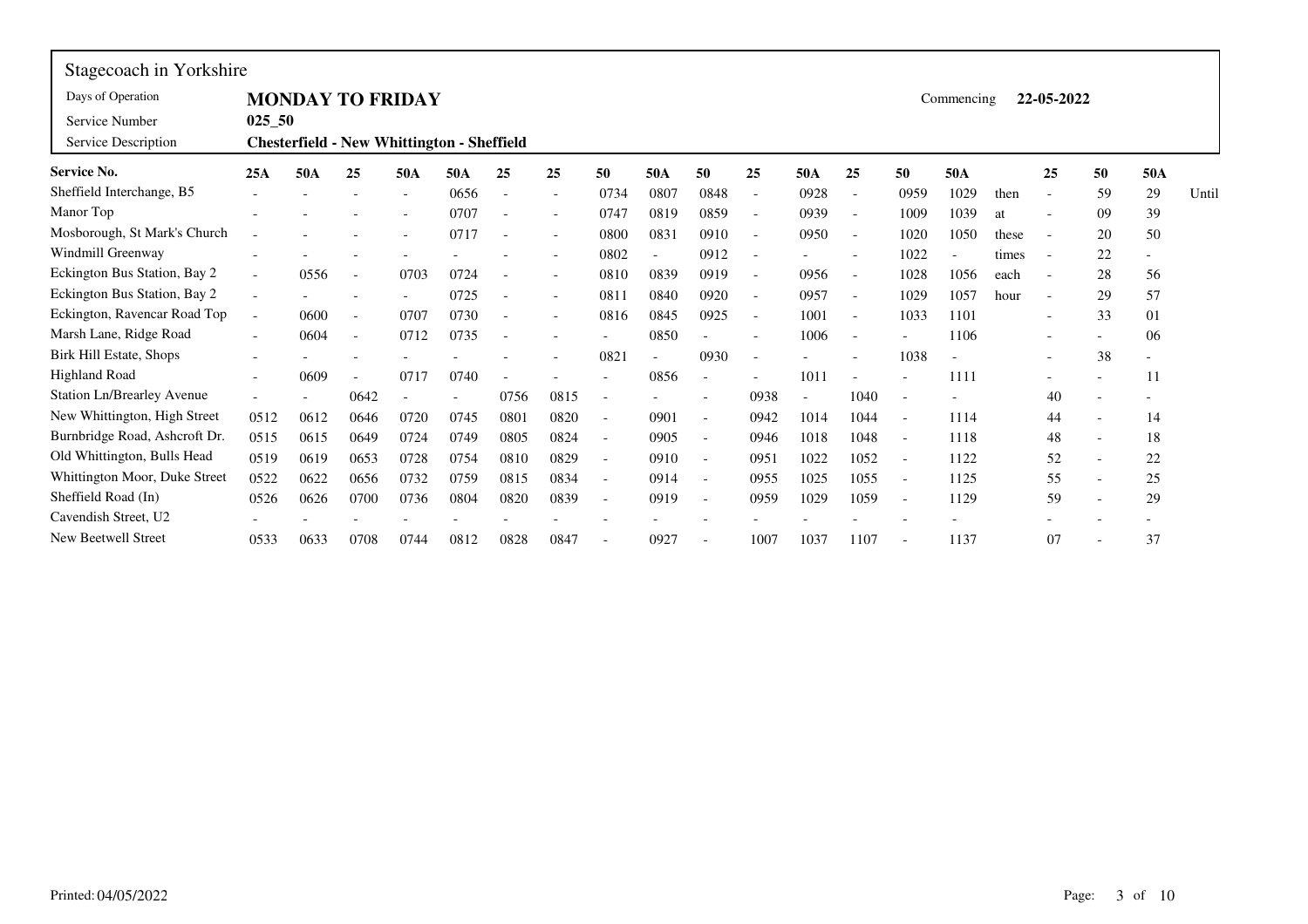| Stagecoach in Yorkshire        |            |                                                   |                          |                          |                          |      |                          |                          |      |                          |                          |      |      |      |            |      |            |      |      |      |
|--------------------------------|------------|---------------------------------------------------|--------------------------|--------------------------|--------------------------|------|--------------------------|--------------------------|------|--------------------------|--------------------------|------|------|------|------------|------|------------|------|------|------|
| Days of Operation              |            | <b>MONDAY TO FRIDAY</b>                           |                          |                          |                          |      |                          |                          |      |                          |                          |      |      |      | Commencing |      | 22-05-2022 |      |      |      |
| Service Number                 | $025 - 50$ |                                                   |                          |                          |                          |      |                          |                          |      |                          |                          |      |      |      |            |      |            |      |      |      |
| Service Description            |            | <b>Chesterfield - New Whittington - Sheffield</b> |                          |                          |                          |      |                          |                          |      |                          |                          |      |      |      |            |      |            |      |      |      |
| <b>Service No.</b>             | 25         | 50                                                | 50A                      | 25                       | 50                       | 50A  | 25                       | 50                       | 50A  | 25                       | 50                       | 50A  | 50   | 50A  | 50         | 50   | 50         | 50   | 50   | 50   |
| Sheffield Interchange, B5      |            | 1259                                              | 1329                     | $\overline{\phantom{a}}$ | 1359                     | 1428 | $\overline{\phantom{a}}$ | 1501                     | 1533 | $\overline{\phantom{a}}$ | 1605                     | 1639 | 1714 | 1747 | 1820       | 1915 | 2010       | 2110 | 2210 | 2250 |
| Manor Top                      |            | 1309                                              | 1339                     | $\overline{\phantom{a}}$ | 1409                     | 1439 | $\overline{\phantom{a}}$ | 1514                     | 1546 | $\overline{\phantom{a}}$ | 1618                     | 1655 | 1731 | 1801 | 1832       | 1925 | 2020       | 2120 | 2220 | 2300 |
| Mosborough, St Mark's Church   | $\sim$     | 1320                                              | 1350                     | $\overline{\phantom{a}}$ | 1420                     | 1451 | $\blacksquare$           | 1527                     | 1559 | $\overline{\phantom{a}}$ | 1632                     | 1709 | 1746 | 1815 | 1845       | 1936 | 2030       | 2130 | 2230 | 2310 |
| Windmill Greenway              |            | 1322                                              |                          |                          | 1422                     |      |                          | 1529                     |      |                          | 1634                     |      | 1748 |      | 1847       | 1938 | 2032       | 2132 | 2232 | 2312 |
| Eckington Bus Station, Bay 2   |            | 1328                                              | 1356                     |                          | 1428                     | 1457 | $\overline{\phantom{a}}$ | 1535                     | 1605 |                          | 1641                     | 1715 | 1755 | 1821 | 1852       | 1943 | 2036       | 2136 | 2236 | 2316 |
| Eckington Bus Station, Bay 2   | $\sim$     | 1329                                              | 1357                     | $\overline{\phantom{a}}$ | 1429                     | 1457 | $\blacksquare$           | 1536                     | 1606 | $\overline{\phantom{a}}$ | 1642                     | 1716 | 1756 | 1822 | 1853       | 1944 | 2037       | 2137 | 2237 | 2317 |
| Eckington, Ravencar Road Top   | $\sim$     | 1333                                              | 1401                     |                          | 1433                     | 1501 | $\overline{\phantom{a}}$ | 1540                     | 1610 |                          | 1646                     | 1720 | 1800 | 1826 | 1857       |      |            |      |      |      |
| Marsh Lane, Ridge Road         |            |                                                   | 1406                     |                          |                          | 1506 | $\overline{\phantom{a}}$ | $\overline{\phantom{0}}$ | 1615 |                          |                          | 1725 |      | 1831 |            |      |            |      |      |      |
| <b>Birk Hill Estate, Shops</b> |            | 1338                                              |                          |                          | 1438                     |      |                          | 1545                     |      |                          | 1651                     |      | 1805 |      | 1901       | 1950 | 2043       | 2143 | 2243 | 2323 |
| <b>Highland Road</b>           |            |                                                   | 1411                     |                          |                          | 1511 |                          |                          | 1620 |                          |                          | 1730 |      | 1836 |            |      |            |      |      |      |
| Station Ln/Brearley Avenue     | 1340       |                                                   | $\overline{\phantom{a}}$ | 1440                     |                          |      | 1542                     | $\overline{a}$           |      | 1649                     |                          |      |      |      |            |      |            |      |      |      |
| New Whittington, High Street   | 1344       | $\overline{\phantom{a}}$                          | 1414                     | 1444                     | $\overline{\phantom{a}}$ | 1514 | 1547                     | $\overline{\phantom{a}}$ | 1623 | 1653                     |                          | 1733 | 1813 | 1839 | 1909       | 1957 | 2050       | 2150 | 2250 | 2330 |
| Burnbridge Road, Ashcroft Dr.  | 1348       | $\overline{\phantom{a}}$                          | 1418                     | 1448                     |                          | 1518 | 1551                     | $\overline{\phantom{a}}$ | 1627 | 1657                     |                          | 1737 | 1817 | 1842 | 1912       | 2000 | 2053       | 2153 | 2253 | 2333 |
| Old Whittington, Bulls Head    | 1352       | $\overline{\phantom{a}}$                          | 1422                     | 1452                     |                          | 1522 | 1555                     | $\overline{\phantom{a}}$ | 1631 | 1701                     |                          | 1741 | 1821 | 1846 | 1916       | 2004 | 2056       | 2156 | 2256 | 2336 |
| Whittington Moor, Duke Street  | 1355       | $\overline{\phantom{a}}$                          | 1425                     | 1455                     |                          | 1526 | 1558                     | $\overline{\phantom{a}}$ | 1634 | 1704                     |                          | 1744 | 1824 | 1849 | 1919       | 2007 | 2058       | 2158 | 2258 | 2338 |
| Sheffield Road (In)            | 1359       | $\overline{\phantom{a}}$                          | 1429                     | 1459                     | $\overline{\phantom{a}}$ | 1530 | 1603                     | $\overline{\phantom{a}}$ | 1639 | 1709                     | $\overline{\phantom{a}}$ | 1749 | 1829 | 1853 | 1923       | 2011 | 2102       | 2202 | 2302 | 2342 |
| Cavendish Street, U2           |            |                                                   |                          |                          |                          |      |                          |                          |      |                          |                          |      |      |      |            |      |            |      |      | 2346 |
| New Beetwell Street            | 1407       |                                                   | 1437                     | 1507                     |                          | 1538 | 1611                     |                          | 1647 | 1717                     |                          | 1757 | 1836 | 1900 | 1930       | 2018 | 2109       | 2209 | 2309 |      |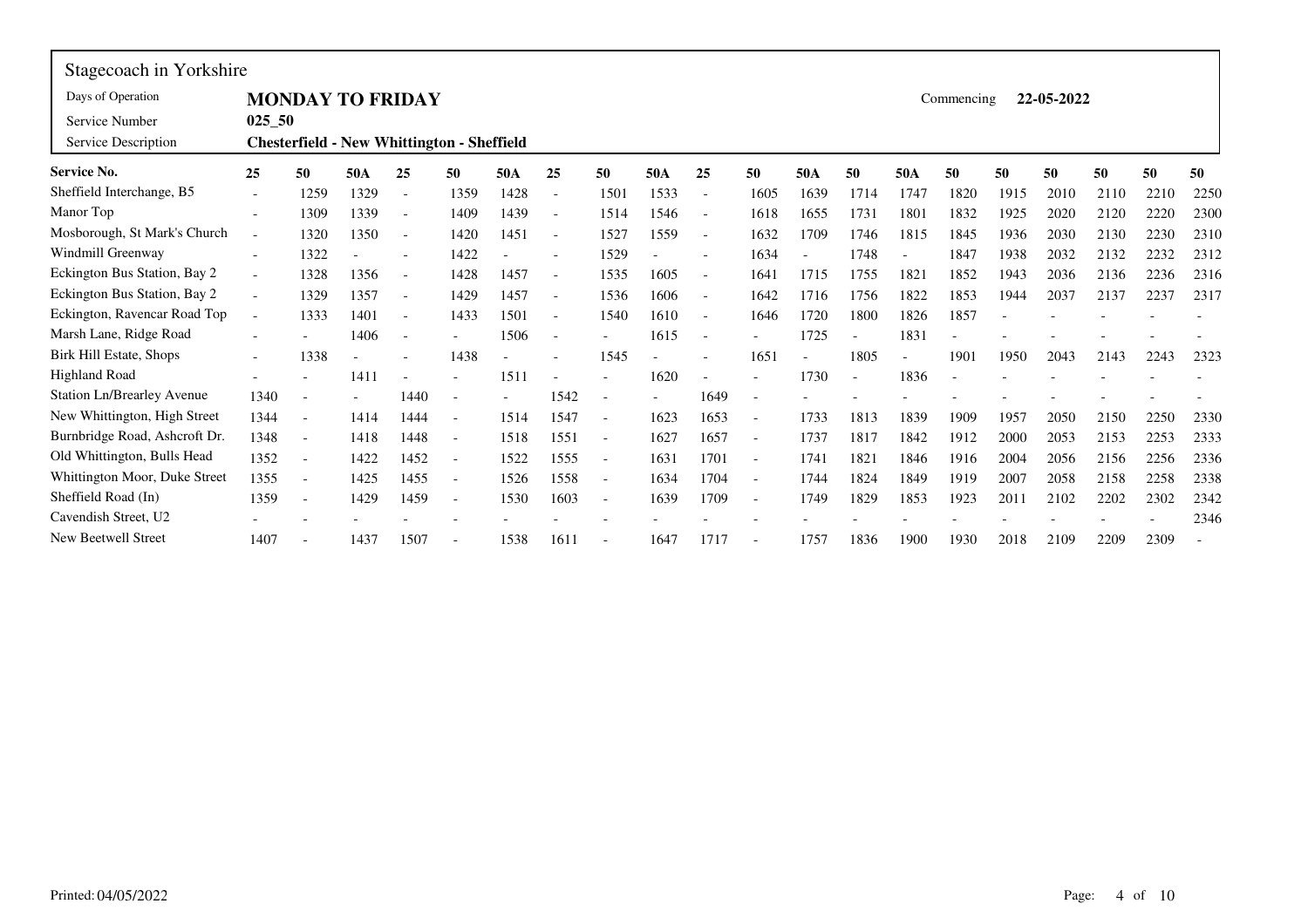| Stagecoach in Yorkshire           |        |                          |                                                   |      |                          |                          |       |     |                          |                          |       |                          |                          |                          |            |                          |            |      |      |      |
|-----------------------------------|--------|--------------------------|---------------------------------------------------|------|--------------------------|--------------------------|-------|-----|--------------------------|--------------------------|-------|--------------------------|--------------------------|--------------------------|------------|--------------------------|------------|------|------|------|
| Days of Operation                 |        | <b>SATURDAYS</b>         |                                                   |      |                          |                          |       |     |                          |                          |       |                          |                          |                          | Commencing |                          | 22-05-2022 |      |      |      |
| Service Number                    | 025 50 |                          |                                                   |      |                          |                          |       |     |                          |                          |       |                          |                          |                          |            |                          |            |      |      |      |
| Service Description               |        |                          | <b>Chesterfield - New Whittington - Sheffield</b> |      |                          |                          |       |     |                          |                          |       |                          |                          |                          |            |                          |            |      |      |      |
| <b>Service No.</b>                | 50     | 50A                      | 50                                                | 50A  | 25                       | 50                       |       | 50A | 25                       | 50                       |       | 50A                      | 25                       | 50                       | 50A        | 25                       | 50A        | 50   | 50   | 50   |
| New Beetwell Street, B3           | 0712   | 0744                     | 0812                                              | 0843 | 0913                     |                          | then  | 43  | 13                       | $\blacksquare$           | Until | 1543                     | 1613                     | $\overline{\phantom{a}}$ | 1646       | 1718                     | 1753       | 1832 | 1928 | 2028 |
| Cavendish Street, T1              | 0716   | 0748                     | 0816                                              | 0847 | 0917                     |                          | at    | 47  | 17                       | $\overline{\phantom{a}}$ |       | 1547                     | 1617                     | $\overline{\phantom{a}}$ | 1650       | 1722                     | 1757       | 1835 | 193  | 2031 |
| Sheffield Road (Out)              | 0719   | 0751                     | 0819                                              | 0850 | 0920                     | $\overline{\phantom{a}}$ | these | 50  | 20                       | $\overline{\phantom{a}}$ |       | 1550                     | 1620                     | $\overline{\phantom{a}}$ | 1653       | 1725                     | 1800       | 1838 | 1934 | 2034 |
| Whittington Moor, LIDL            | 0723   | 0755                     | 0823                                              | 0855 | 0925                     |                          | times | 55  | 25                       | $\overline{\phantom{a}}$ |       | 1555                     | 1625                     | $\overline{\phantom{a}}$ | 1658       | 1730                     | 1805       | 1843 | 1938 | 2038 |
| Old Whittington, Bulls Head       | 0726   | 0758                     | 0826                                              | 0858 | 0928                     |                          | each  | 58  | 28                       | $\overline{\phantom{a}}$ |       | 1558                     | 1628                     | $\overline{\phantom{a}}$ | 1701       | 1733                     | 1808       | 1846 | 1941 | 2041 |
| Burnbridge Road, Ashcroft Dr.     | 0730   | 0802                     | 0830                                              | 0902 | 0932                     |                          | hour  | 02  | 32                       | $\overline{\phantom{a}}$ |       | 1602                     | 1632                     | $\overline{\phantom{a}}$ | 1705       | 1737                     | 1812       | 1849 | 1944 | 2044 |
| <b>Station Ln/Brearley Avenue</b> |        |                          |                                                   |      | 0937                     |                          |       |     | 37                       | $\overline{\phantom{a}}$ |       | $\overline{\phantom{a}}$ | 1637                     | $\overline{\phantom{a}}$ |            | 1742                     |            |      |      |      |
| New Whittington, High Street      | 0735   | 0807                     | 0835                                              | 0907 |                          |                          |       | 07  |                          |                          |       | 1607                     |                          |                          | 1710       |                          | 1817       | 1854 | 1949 | 2049 |
| New Whittington, High Street      |        |                          |                                                   |      |                          |                          |       |     |                          |                          |       |                          |                          |                          |            | 1746                     |            |      |      |      |
| <b>Highland Road</b>              |        | 0808                     | $\overline{a}$                                    | 0908 | $\overline{\phantom{a}}$ |                          |       | 08  |                          |                          |       | 1608                     | $\overline{\phantom{a}}$ | $\overline{\phantom{a}}$ | 1711       |                          | 1818       |      |      |      |
| <b>Birk Hill Estate, Shops</b>    | 0742   |                          | 0842                                              |      |                          | 0942                     |       |     |                          | 42                       |       |                          |                          | 1642                     |            |                          |            | 1901 | 1956 | 2056 |
| Marsh Lane, Lightwood Road        |        | 0814                     | $\overline{a}$                                    | 0914 |                          |                          |       | 14  | $\overline{\phantom{a}}$ | $\overline{\phantom{a}}$ |       | 1614                     |                          | $\overline{\phantom{a}}$ | 1717       | $\overline{\phantom{a}}$ | 1824       |      |      |      |
| Eckington, Ravencar Road Top      | 0746   | 0818                     | 0846                                              | 0918 |                          | 0946                     |       | 18  | $\overline{\phantom{a}}$ | 46                       |       | 1618                     | $\blacksquare$           | 1646                     | 1721       |                          | 1828       |      |      |      |
| Eckington Bus Station, Bay 3      | 0752   | 0824                     | 0852                                              | 0924 | $\blacksquare$           | 0952                     |       | 24  | $\overline{\phantom{a}}$ | 52                       |       | 1624                     | $\blacksquare$           | 1652                     | 1727       |                          | 1834       | 1908 | 2003 | 2103 |
| Eckington Bus Station, Bay 3      | 0753   | 0825                     | 0853                                              | 0925 | $\overline{\phantom{a}}$ | 0953                     |       | 25  | $\overline{\phantom{0}}$ | 53                       |       | 1625                     | $\overline{\phantom{a}}$ | 1653                     | 1728       | $\overline{\phantom{a}}$ | 1835       | 1909 | 2004 | 2104 |
| Eckington Bus Station, Bay 2      |        |                          |                                                   |      |                          |                          |       |     |                          |                          |       |                          |                          |                          |            |                          |            |      |      |      |
| Windmill Greenway                 | 0757   | $\overline{\phantom{a}}$ | 0857                                              |      |                          | 0957                     |       |     |                          | 57                       |       |                          |                          | 1657                     |            |                          |            | 1912 | 2007 | 2107 |
| Mosborough, Queen Street          | 0801   | 0831                     | 0901                                              | 0931 |                          | 1001                     |       | 31  |                          | 01                       |       | 1631                     | $\blacksquare$           | 1701                     | 1734       |                          | 1841       | 1916 | 2011 | 2111 |
| Manor Top                         | 0813   | 0843                     | 0913                                              | 0943 |                          | 1013                     |       | 43  | $\overline{\phantom{a}}$ | 13                       |       | 1643                     |                          | 1713                     | 1746       |                          | 1852       | 1927 | 2022 | 2122 |
| Sheffield Interchange, B5         | 0822   | 0852                     | 0922                                              | 0952 |                          | 1022                     |       | 52  |                          | 22                       |       | 1652                     |                          | 1722                     | 1755       |                          | 1900       | 1935 | 2030 | 2130 |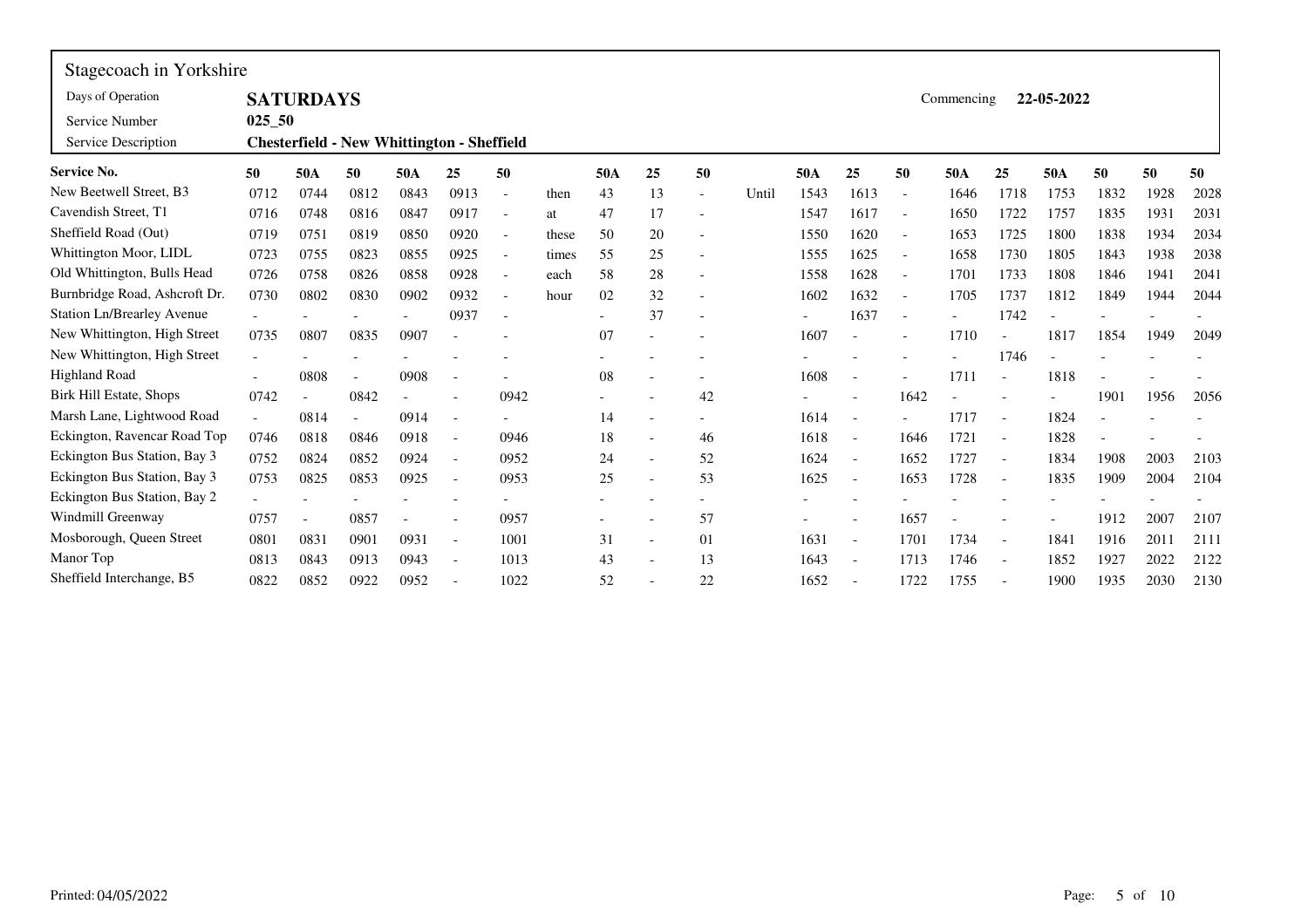| Stagecoach in Yorkshire               |                          |                                                   |            |            |
|---------------------------------------|--------------------------|---------------------------------------------------|------------|------------|
| Days of Operation                     |                          | <b>SATURDAYS</b>                                  | Commencing | 22-05-2022 |
| Service Number<br>Service Description | $025\_50$                | <b>Chesterfield - New Whittington - Sheffield</b> |            |            |
| <b>Service No.</b>                    | 50                       | 50                                                |            |            |
| New Beetwell Street, B3               | 2128                     | $\overline{\phantom{a}}$                          |            |            |
| Cavendish Street, T1                  | 2131                     | 2301                                              |            |            |
| Sheffield Road (Out)                  | 2134                     | 2304                                              |            |            |
| Whittington Moor, LIDL                | 2138                     | 2308                                              |            |            |
| Old Whittington, Bulls Head           | 2141                     | 2311                                              |            |            |
| Burnbridge Road, Ashcroft Dr.         | 2144                     | 2314                                              |            |            |
| <b>Station Ln/Brearley Avenue</b>     |                          | $\blacksquare$                                    |            |            |
| New Whittington, High Street          | 2149                     | 2319                                              |            |            |
| New Whittington, High Street          |                          |                                                   |            |            |
| <b>Highland Road</b>                  |                          |                                                   |            |            |
| Birk Hill Estate, Shops               | 2156                     | 2326                                              |            |            |
| Marsh Lane, Lightwood Road            |                          |                                                   |            |            |
| Eckington, Ravencar Road Top          | $\overline{\phantom{a}}$ | $\overline{\phantom{a}}$                          |            |            |
| Eckington Bus Station, Bay 3          | 2203                     | $\overline{\phantom{a}}$                          |            |            |
| Eckington Bus Station, Bay 3          | 2204                     | $\blacksquare$                                    |            |            |
| Eckington Bus Station, Bay 2          | $\mathcal{L}^{\pm}$      | 2331                                              |            |            |
| Windmill Greenway                     | 2207                     | $\blacksquare$                                    |            |            |
| Mosborough, Queen Street              | 2211                     | $\overline{\phantom{a}}$                          |            |            |
| Manor Top                             | 2222                     | $\overline{\phantom{a}}$                          |            |            |
| Sheffield Interchange, B5             | 2230                     | $\overline{\phantom{a}}$                          |            |            |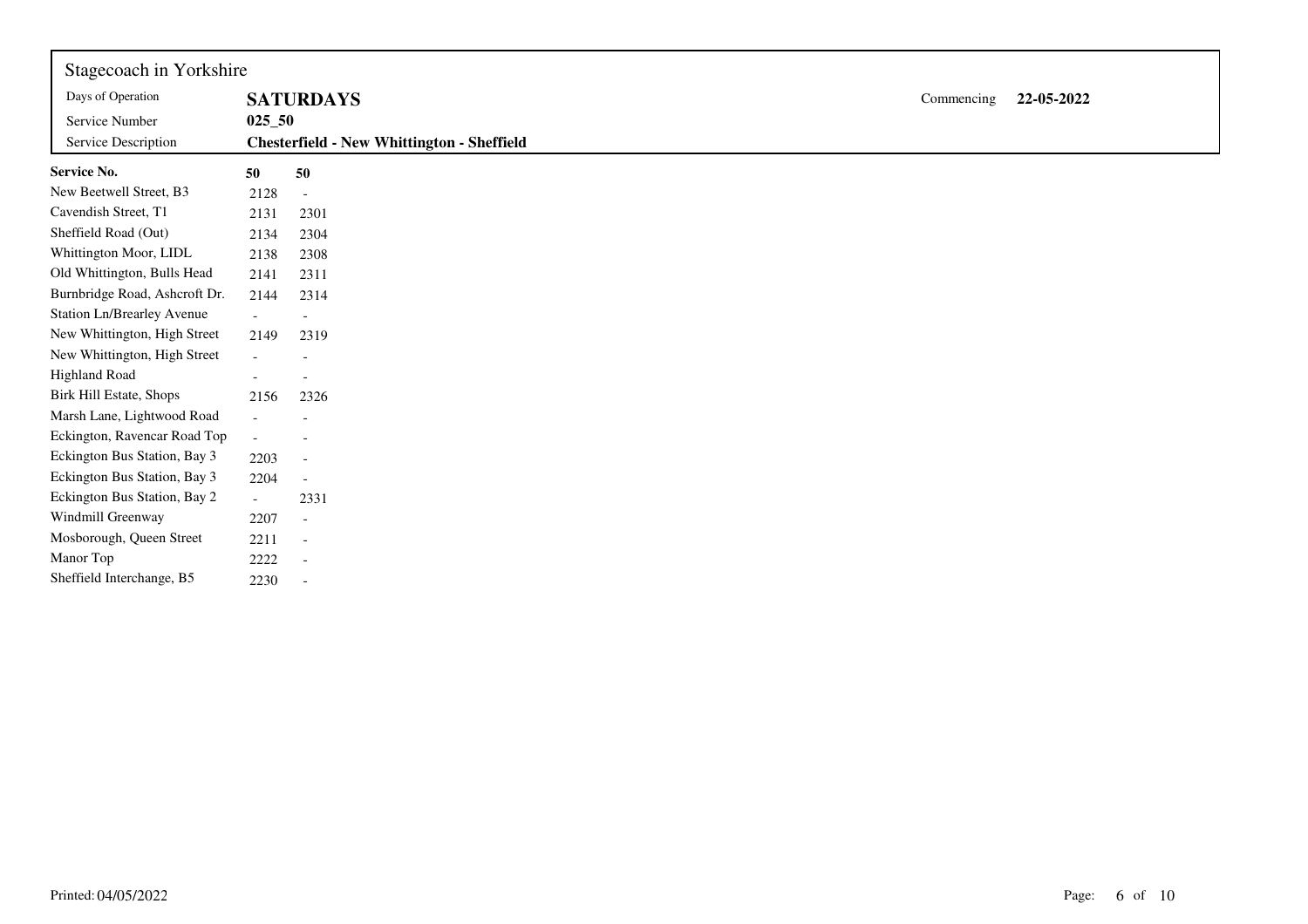| Stagecoach in Yorkshire           |            |                                                   |      |      |                          |                          |                          |      |       |                          |                          |                          |       |                          |                          |                          |            |                |      |           |
|-----------------------------------|------------|---------------------------------------------------|------|------|--------------------------|--------------------------|--------------------------|------|-------|--------------------------|--------------------------|--------------------------|-------|--------------------------|--------------------------|--------------------------|------------|----------------|------|-----------|
| Days of Operation                 |            | <b>SATURDAYS</b>                                  |      |      |                          |                          |                          |      |       |                          |                          |                          |       |                          | Commencing               |                          | 22-05-2022 |                |      |           |
| Service Number                    | $025 - 50$ |                                                   |      |      |                          |                          |                          |      |       |                          |                          |                          |       |                          |                          |                          |            |                |      |           |
| Service Description               |            | <b>Chesterfield - New Whittington - Sheffield</b> |      |      |                          |                          |                          |      |       |                          |                          |                          |       |                          |                          |                          |            |                |      |           |
| <b>Service No.</b>                | 25A        | 25                                                | 25A  | 50A  | 25                       | 50A                      | 25                       | 50   |       | 50A                      | 25                       | 50                       |       | 50A                      | 25                       | 50                       | 50A        | 50             | 50A  | 50        |
| Sheffield Interchange, B5         |            |                                                   |      |      |                          | 0829                     | $\overline{\phantom{a}}$ | 0859 | then  | 29                       | $\overline{\phantom{a}}$ | 59                       | Until | 1529                     | $\overline{\phantom{a}}$ | 1559                     | 1629       | 1659           | 1729 | 1820      |
| Manor Top                         |            |                                                   |      |      |                          | 0839                     | $\overline{\phantom{a}}$ | 0909 | at    | 39                       | $\overline{\phantom{a}}$ | 09                       |       | 1539                     | $\overline{\phantom{a}}$ | 1609                     | 1639       | 1709           | 1739 | 1830      |
| Mosborough, St Mark's Church      |            |                                                   |      |      |                          | 0850                     | $\overline{\phantom{a}}$ | 0920 | these | 50                       | $\overline{\phantom{a}}$ | 20                       |       | 1550                     | $\overline{\phantom{a}}$ | 1620                     | 1650       | 1720           | 1750 | 1843      |
| Windmill Greenway                 |            |                                                   |      |      |                          |                          | $\overline{\phantom{a}}$ | 0922 | times |                          |                          | 22                       |       |                          |                          | 1622                     |            | 1722           |      | 1845      |
| Eckington Bus Station, Bay 2      |            |                                                   |      | 0800 | $\overline{\phantom{a}}$ | 0856                     | $\overline{\phantom{a}}$ | 0928 | each  | 56                       | $\overline{\phantom{a}}$ | 28                       |       | 1556                     | $\overline{\phantom{a}}$ | 1628                     | 1656       | 1728           | 1756 | 1850      |
| Eckington Bus Station, Bay 2      |            |                                                   |      |      |                          | 0857                     | $\overline{\phantom{a}}$ | 0929 | hour  | 57                       | $\overline{\phantom{a}}$ | 29                       |       | 1557                     | $\overline{\phantom{a}}$ | 1629                     | 1657       | 1729           | 1757 | 1851      |
| Eckington, Ravencar Road Top      |            |                                                   |      | 0803 | $\overline{\phantom{a}}$ | 0901                     | $\overline{\phantom{a}}$ | 0933 |       | 01                       | $\overline{\phantom{a}}$ | 33                       |       | 1601                     | $\overline{\phantom{a}}$ | 1633                     | 1701       | 1733           | 1801 | 1855      |
| Marsh Lane, Ridge Road            |            |                                                   |      | 0808 | $\overline{\phantom{a}}$ | 0906                     | $\sim$                   |      |       | 06                       | $\overline{\phantom{a}}$ |                          |       | 1606                     | $\overline{\phantom{a}}$ |                          | 1706       | $\overline{a}$ | 1806 | $\bar{a}$ |
| Birk Hill Estate, Shops           |            |                                                   |      |      |                          |                          |                          | 0938 |       | $\overline{\phantom{a}}$ |                          | 38                       |       |                          |                          | 1638                     |            | 1738           |      | 1859      |
| <b>Highland Road</b>              |            |                                                   |      | 0813 |                          | 0911                     | $\overline{\phantom{a}}$ |      |       | 11                       |                          |                          |       | 1611                     |                          |                          | 1711       |                | 1811 |           |
| <b>Station Ln/Brearley Avenue</b> |            | 0711                                              |      |      | 0840                     | $\overline{\phantom{0}}$ | 0940                     |      |       | $\overline{\phantom{0}}$ | 40                       |                          |       | $\overline{\phantom{0}}$ | 1640                     |                          |            |                |      |           |
| New Whittington, High Street      | 0646       | 0716                                              | 0746 | 0816 | 0844                     | 0914                     | 0944                     |      |       | 14                       | 44                       | $\overline{\phantom{0}}$ |       | 1614                     | 1644                     | $\overline{\phantom{0}}$ | 1714       | 1746           | 1814 | 1907      |
| Burnbridge Road, Ashcroft Dr.     | 0649       | 0719                                              | 0749 | 0819 | 0848                     | 0918                     | 0948                     |      |       | 18                       | 48                       |                          |       | 1618                     | 1648                     |                          | 1718       | 1750           | 1818 | 1910      |
| Old Whittington, Bulls Head       | 0653       | 0723                                              | 0753 | 0823 | 0852                     | 0922                     | 0952                     |      |       | 22                       | 52                       |                          |       | 1622                     | 1652                     | $\overline{\phantom{a}}$ | 1722       | 1754           | 1821 | 1914      |
| Whittington Moor, Duke Street     | 0656       | 0726                                              | 0756 | 0826 | 0855                     | 0925                     | 0955                     |      |       | 25                       | 55                       |                          |       | 1625                     | 1655                     |                          | 1725       | 1757           | 1824 | 1917      |
| Sheffield Road (In)               | 0700       | 0730                                              | 0800 | 0830 | 0859                     | 0929                     | 0959                     |      |       | 29                       | 59                       |                          |       | 1629                     | 1659                     | $\overline{\phantom{a}}$ | 1729       | 1801           | 1828 | 1921      |
| Cavendish Street, U2              |            |                                                   |      |      |                          |                          |                          |      |       |                          |                          |                          |       |                          |                          |                          |            | 1805           | 1832 |           |
| New Beetwell Street               | 0707       | 0737                                              | 0807 | 0837 | 0907                     | 0937                     | 1007                     |      |       | 37                       | 07                       |                          |       | 1637                     | 1707                     |                          | 1737       |                |      | 1928      |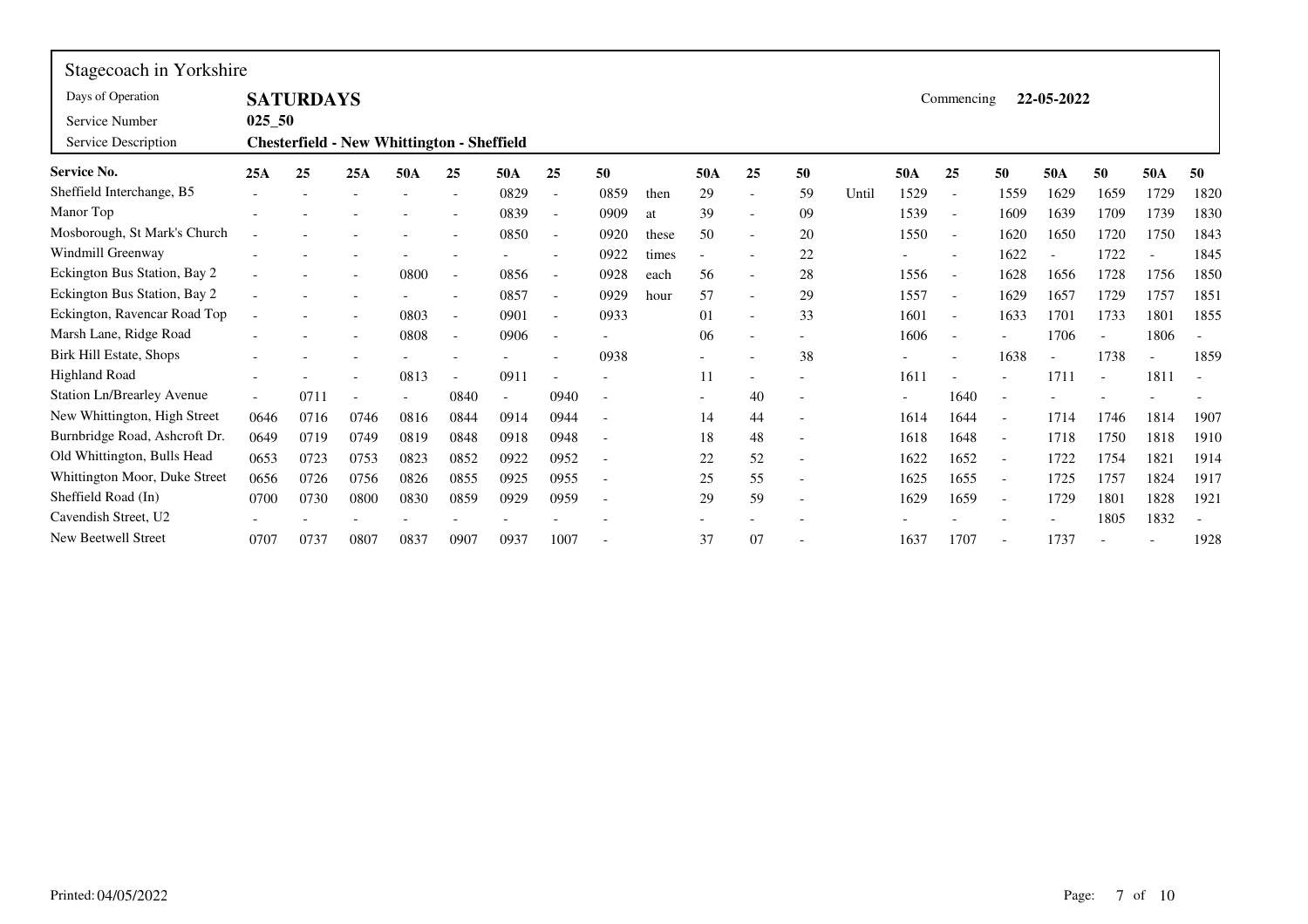| Stagecoach in Yorkshire               |            |                  |      |      |                                                   |
|---------------------------------------|------------|------------------|------|------|---------------------------------------------------|
| Days of Operation                     |            | <b>SATURDAYS</b> |      |      |                                                   |
| Service Number<br>Service Description | $025 - 50$ |                  |      |      | <b>Chesterfield - New Whittington - Sheffield</b> |
| <b>Service No.</b>                    | 50         | 50               | 50   | 50   | 50                                                |
| Sheffield Interchange, B5             | 1915       | 2010             | 2110 | 2210 | 2250                                              |
| Manor Top                             | 1925       | 2020             | 2120 | 2220 | 2300                                              |
| Mosborough, St Mark's Church          | 1936       | 2030             | 2130 | 2230 | 2310                                              |
| Windmill Greenway                     | 1938       | 2032             | 2132 | 2232 | 2312                                              |
| Eckington Bus Station, Bay 2          | 1943       | 2036             | 2136 | 2236 | 2316                                              |
| Eckington Bus Station, Bay 2          | 1944       | 2037             | 2137 | 2237 | 2317                                              |
| Eckington, Ravencar Road Top          |            |                  |      |      |                                                   |
| Marsh Lane, Ridge Road                |            |                  |      |      |                                                   |
| Birk Hill Estate, Shops               | 1950       | 2043             | 2143 | 2243 | 2323                                              |
| <b>Highland Road</b>                  |            |                  |      |      |                                                   |
| <b>Station Ln/Brearley Avenue</b>     |            |                  |      |      |                                                   |
| New Whittington, High Street          | 1957       | 2050             | 2150 | 2250 | 2330                                              |
| Burnbridge Road, Ashcroft Dr.         | 2000       | 2053             | 2153 | 2253 | 2333                                              |
| Old Whittington, Bulls Head           | 2004       | 2056             | 2156 | 2256 | 2336                                              |
| Whittington Moor, Duke Street         | 2007       | 2058             | 2158 | 2258 | 2338                                              |
| Sheffield Road (In)                   | 2011       | 2102             | 2202 | 2302 | 2342                                              |
| Cavendish Street, U2                  |            |                  |      |      | 2346                                              |
| <b>New Beetwell Street</b>            | 2018       | 2109             | 2209 | 2309 | $\overline{\phantom{a}}$                          |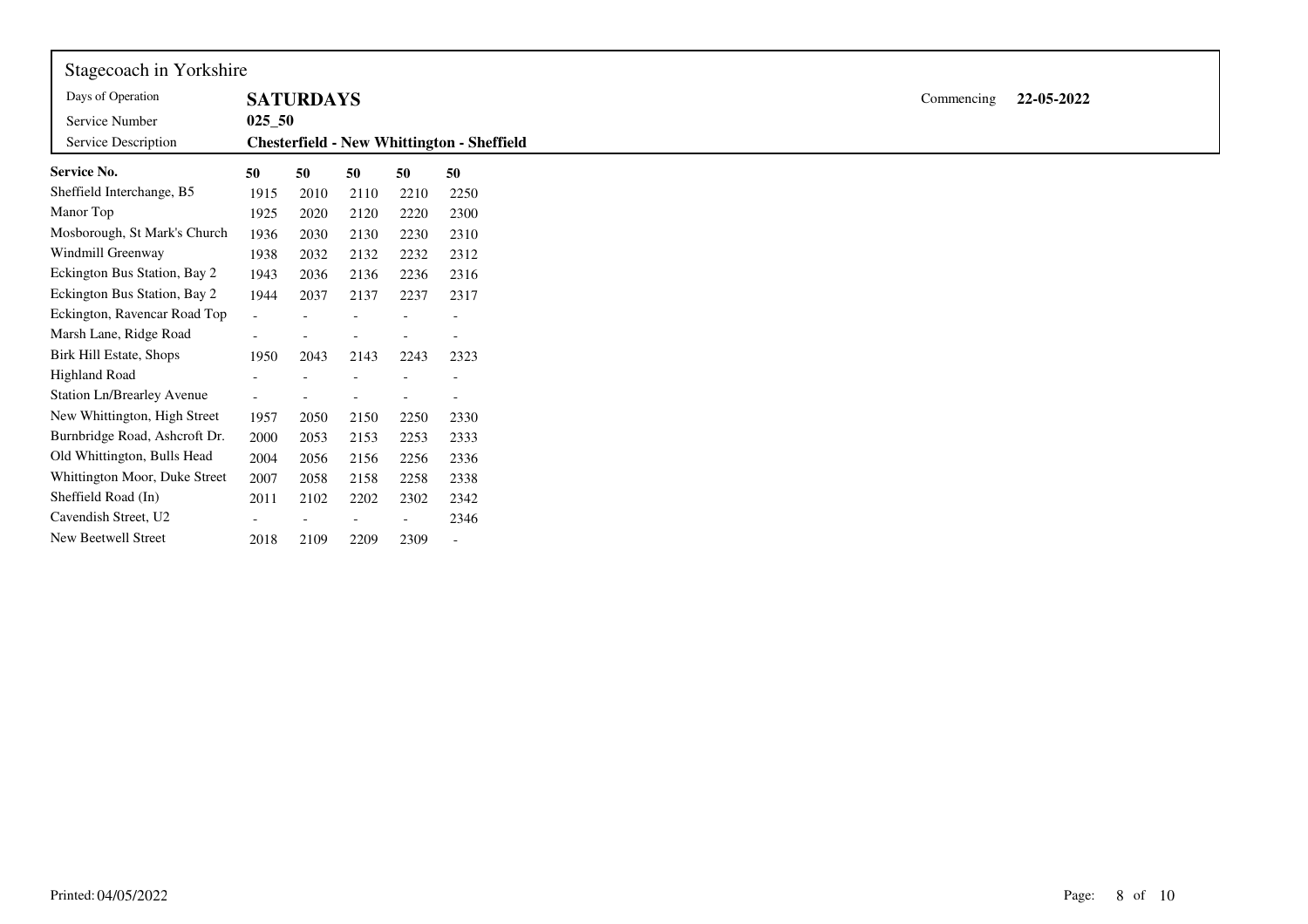| Stagecoach in Yorkshire<br>Days of Operation<br><b>SUNDAYS</b><br>Commencing |                          |      |      |                                                   |       |                          |        |       |                          |                          |      |      |      |      |                          |            |  |
|------------------------------------------------------------------------------|--------------------------|------|------|---------------------------------------------------|-------|--------------------------|--------|-------|--------------------------|--------------------------|------|------|------|------|--------------------------|------------|--|
|                                                                              |                          |      |      |                                                   |       |                          |        |       |                          |                          |      |      |      |      |                          | 22-05-2022 |  |
| Service Number                                                               | $025 - 50$               |      |      |                                                   |       |                          |        |       |                          |                          |      |      |      |      |                          |            |  |
| Service Description                                                          |                          |      |      | <b>Chesterfield - New Whittington - Sheffield</b> |       |                          |        |       |                          |                          |      |      |      |      |                          |            |  |
| <b>Service No.</b>                                                           | 50                       | 50   | 50   | 25A                                               |       | 50                       | 25A    |       | 50                       | 25A                      | 50   | 50   | 50   | 50   | 50                       |            |  |
| New Beetwell Street, B3                                                      | $\overline{\phantom{a}}$ | 0827 | 0927 | $\overline{\phantom{a}}$                          | then  | 27                       |        | Until | 1627                     |                          | 1727 | 1828 | 1958 | 2128 | $\overline{\phantom{a}}$ |            |  |
| Cavendish Street, T1                                                         | $\blacksquare$           | 0830 | 0930 | 1000                                              | at    | 30                       | $00\,$ |       | 1630                     | 1700                     | 1730 | 1831 | 2001 | 2131 | 2301                     |            |  |
| Sheffield Road (Out)                                                         | $\blacksquare$           | 0833 | 0933 | 1003                                              | these | 33                       | 03     |       | 1633                     | 1703                     | 1733 | 1834 | 2004 | 2134 | 2304                     |            |  |
| Whittington Moor, LIDL                                                       | $\blacksquare$           | 0838 | 0938 | 1008                                              | times | 38                       | 08     |       | 1638                     | 1708                     | 1738 | 1838 | 2008 | 2138 | 2308                     |            |  |
| Old Whittington, Bulls Head                                                  | $\overline{\phantom{a}}$ | 0841 | 0941 | 1011                                              | each  | 41                       | 11     |       | 1641                     | 1711                     | 1741 | 1841 | 2011 | 2141 | 2311                     |            |  |
| Burnbridge Road, Ashcroft Dr.                                                | $\overline{\phantom{a}}$ | 0844 | 0944 | 1014                                              | hour  | 44                       | 14     |       | 1644                     | 1714                     | 1744 | 1844 | 2014 | 2144 | 2314                     |            |  |
| New Whittington, High Street                                                 | $\blacksquare$           | 0849 | 0949 |                                                   |       | 49                       |        |       | 1649                     |                          | 1749 | 1849 | 2019 | 2149 | 2319                     |            |  |
| New Whittington, High Street                                                 | $\blacksquare$           |      |      | 1019                                              |       | $\overline{\phantom{a}}$ | 19     |       | $\overline{\phantom{a}}$ | 1719                     |      |      |      |      |                          |            |  |
| Birk Hill Estate, Shops                                                      | $\overline{\phantom{0}}$ | 0856 | 0956 |                                                   |       | 56                       |        |       | 1656                     |                          | 1756 | 1856 | 2026 | 2156 | 2326                     |            |  |
| Eckington Bus Station, Bay 3                                                 | 0805                     | 0904 | 1004 | $\overline{\phantom{a}}$                          |       | 04                       |        |       | 1704                     |                          | 1804 | 1903 | 2033 | 2203 |                          |            |  |
| Eckington Bus Station, Bay 3                                                 | $\blacksquare$           | 0905 | 1005 |                                                   |       | 05                       |        |       | 1705                     |                          | 1805 | 1904 | 2034 | 2204 |                          |            |  |
| Eckington Bus Station, Bay 2                                                 | $\blacksquare$           |      |      |                                                   |       |                          |        |       |                          |                          |      |      |      |      | 2331                     |            |  |
| Windmill Greenway                                                            | 0808                     | 0908 | 1009 | $\overline{\phantom{a}}$                          |       | 09                       |        |       | 1709                     |                          | 1809 | 1907 | 2037 | 2207 |                          |            |  |
| Mosborough, Queen Street                                                     | 0812                     | 0912 | 1013 | $\overline{\phantom{a}}$                          |       | 13                       |        |       | 1713                     | $\overline{\phantom{a}}$ | 1813 | 1911 | 2041 | 2211 |                          |            |  |
| Manor Top                                                                    | 0822                     | 0922 | 1024 | $\overline{\phantom{a}}$                          |       | 24                       |        |       | 1724                     |                          | 1824 | 1922 | 2052 | 2222 |                          |            |  |
| Sheffield Interchange, B5                                                    | 0831                     | 0931 | 1033 |                                                   |       | 33                       |        |       | 1733                     |                          | 1833 | 1930 | 2100 | 2230 |                          |            |  |

## Codes:

S Via Handley Rd & Stone Ln